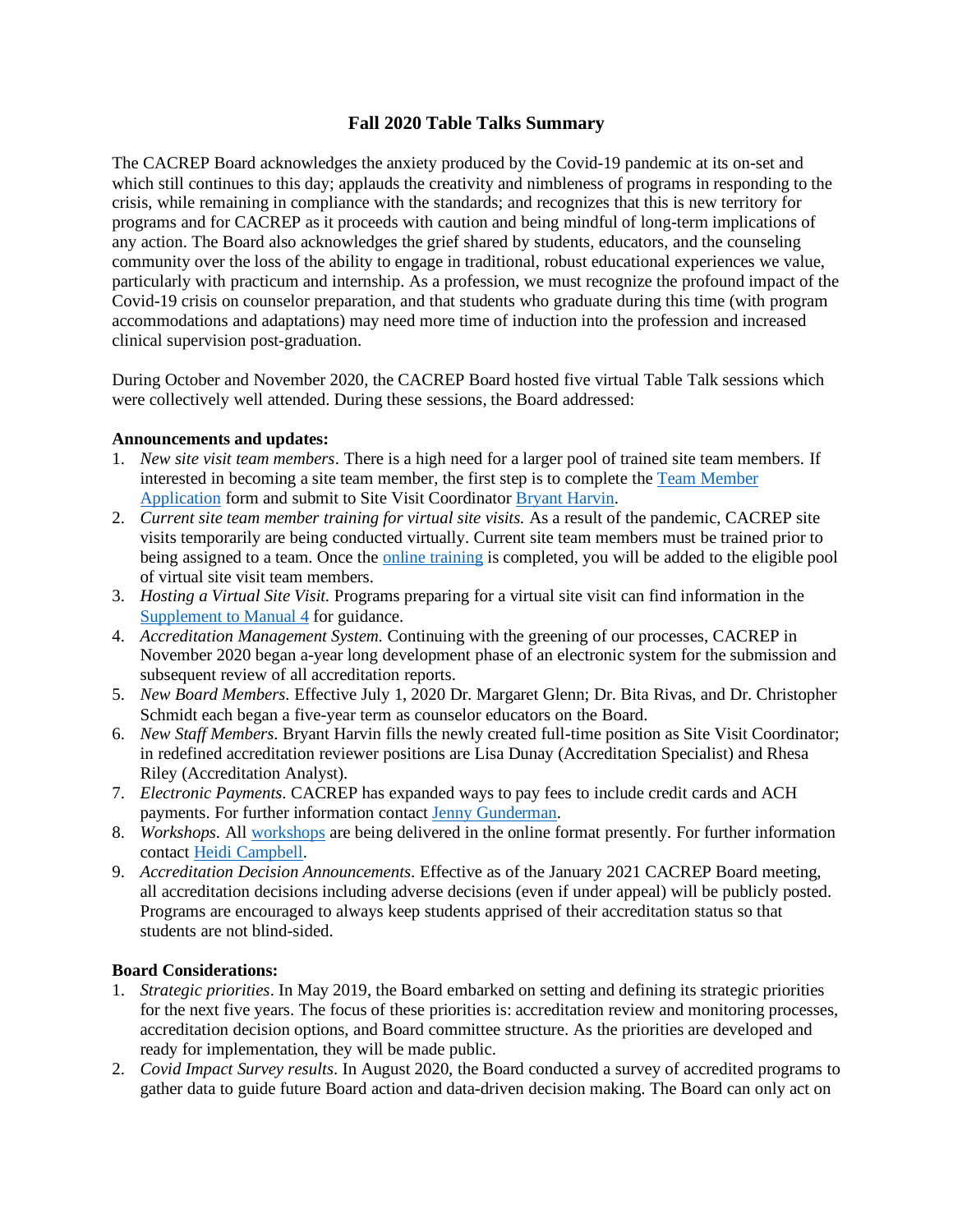what it knows from programs and deduces that a non-response implies all is well. There was a total of 127 programs that responded. Results show:

- $\geq 66\%$  of respondents reported challenges with multiple standards and policies,
- ➢ 34 % of respondents reported *no issues* with any standards,
- $\geq 75\%$  of respondents changed program delivery method,
- ➢ More than half of these respondents reported an increased workload for faculty and staff,
- ➢ 20% faced challenges with Professional Practice standards,
- $\geq$  33% had admissions impacted (¼ of which had increased admissions numbers), and
- $\triangleright$  Concerns about ratio-based standards for faculty, credits taught, and professional practice standards responses were inconsistent and inconclusive.
- 3. *Board Special Report.* Early in 2021 the Board will require every program to report on the status of the program with regard to compliance with every CACREP Standard and select Policies. This report will become part of the program's permanent record. Data from this report will also inform the Board if further action needs to be taken in support of programs.

# **Questions from Participants (stated verbatim from the Zoom chat feature):**

# *CACREP Standards*

- **Q:** Our students participate in a group immersion process during which they practice group leadership skills in a supervised environment. Each group "session" is followed by a debriefing session led by the supervisor. Can the "sessions" that are co-led by students count toward that requirement for group leadership/co-leadership?
- **A:** This approach as described seems to be more closely aligned with Standard 2.F.6.h, which specifies that students participate as group members in a small group activity, than with Standard 3.E., which specifies that students have experience leading groups during either practicum or internship. Programs should identify group leadership activities during practicum or internship that will allow students to build on their group membership experience and provide them with the necessary preparation and experience to effectively lead or co-lead groups post-degree.
- **Q:** Related to the cover accommodations, is there a 10-week minimum for accruing Practicum hours?
- **A:** YES. Standard 3.F states "*Students complete supervised counseling practicum experiences that total a minimum of 100 clock hours over a full academic term that is a minimum of 10 weeks*." This standard [remains in effect](https://www.cacrep.org/for-programs/updates-on-covid-19/#programfaq) during the pandemic. The 10-week duration of practicum provides for student acquisition and consistent demonstration of appropriate clinical skills and professional performance over a sustained period.
- **Q:** FTE ratios are critical for ensuring quality clinical coursework. However, insisting that non-clinical courses maintain that same ratio requirement misses an opportunity for departments to improve their financial performance without compromising their clinical standards.
- **A:** The ratio requirements are varied for a program as a whole and for supervision in clinical courses. Standard 1T states " ... *FTE students to FTE faculty should not exceed 12:1*". Included in this calculation are part-time and full-time students, and adjunct and full-time faculty in the program without distinction of clinical or non-clinical courses. This is not a course enrollment ratio, but an overall program ratio.

Standard 3T states "*When individual/triadic supervision is provided ... practicum and internship courses should not exceed a 1:6 faculty:student ratio ...*"

Standard 3U states "*Group supervision of practicum and internship students should not exceed a 1:12 faculty:student ratio*".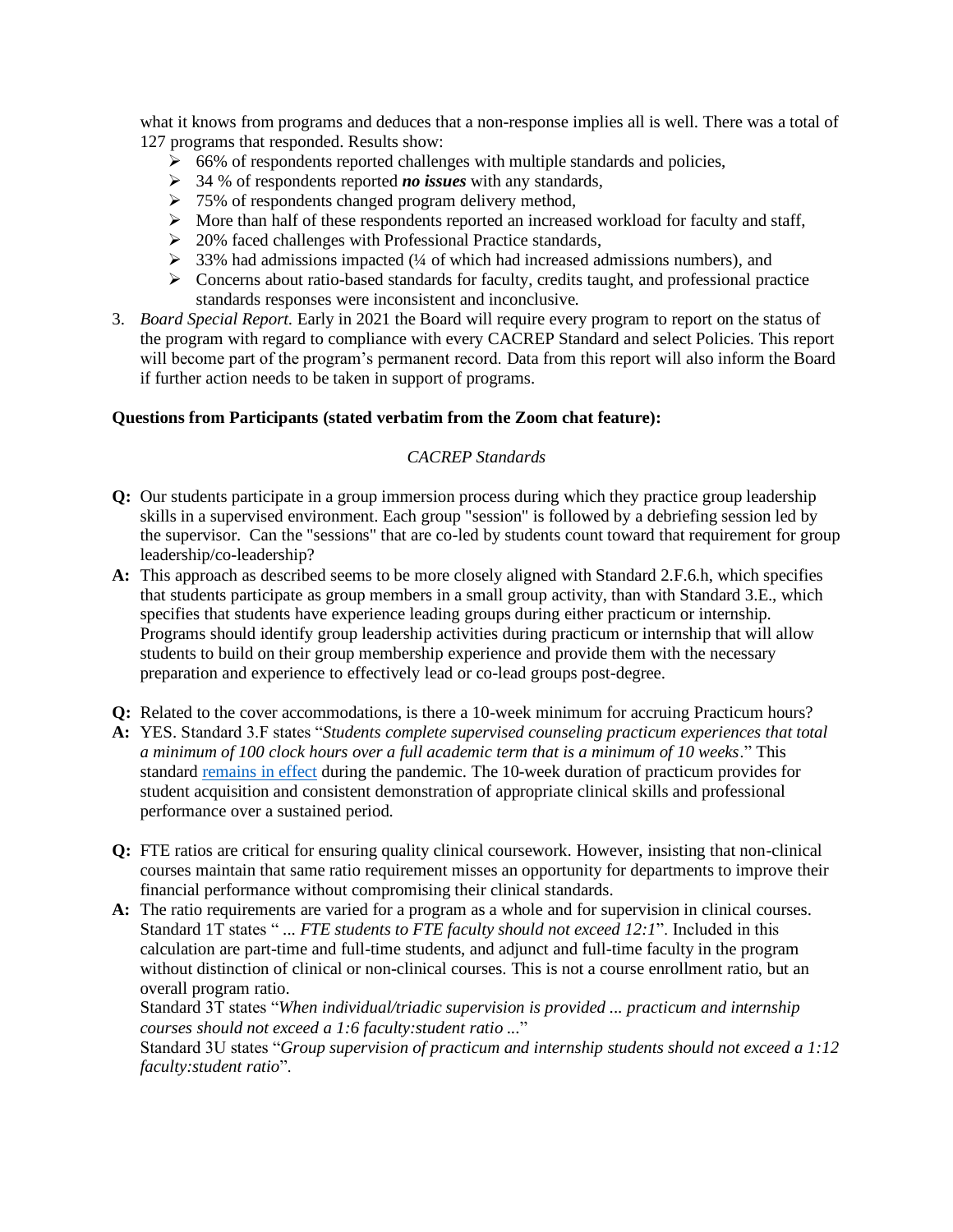- **Q.** So just to be clear, Adjunct faculty do not count in the 1:12 FTE ratio?
- **A:** That is incorrect. Adjunct and affiliate faculty may be included in the computation of FTE faculty, based on their percentage of full-time teaching load contribution during a given term.
- **Q:** How are adjunct faculty counted in regards to the 1:12 faculty to student ratio? Do they count based on the number of classes they teach (e.g., half time, full time, etc.)?
- **A:** Every institution defines the teaching load of a full-time faculty member (FTE). That is the definition that a program should use in determining FTE teaching load inclusive of adjunct and full-time faculty. Citing the institution's definition of FTE is the evidence for supporting the calculation of FTE faculty by the program.
- **Q:** If an institution has two programs and one is CACREP accredited and the other is not, we only count the students enrolled in the CACREP program for the 1:12 faculty to student ratio correct?
- **A:** [Policy 1.d](https://www.cacrep.org/for-programs/cacrep-policy-document/#policy1.d) prohibits offering parallel programs. If a program has multiple specialty areas with some that are CACREP-accredited and some not, programs are expected to report on students and faculty in all programs offered whether they are accredited or not. This data provides information about resources available to the CACREP-accredited program.
- **Q:** How are faculty who teach in CACREP-accredited and non-accredited programs counted in the 1:12 ratio? Especially if they teach classes that are required for both students in the CACREP program and students in the non CACREP program?
- **A:** The FTE ratio is an overall resource indicator for the program. While different institutions may use different calculations for arriving at this ratio, the overall computation should be a good faith representation of actual demands on program resources. In the example provided, it appears that the faculty maintain development, administration, and implementation responsibilities for all of the counseling program options. As such, all program faculty involved may be included in the calculation. If some of the non-core designated faculty maintain responsibilities outside of the counseling program, then they would be factored into the equation based off their percentage of a full-time teaching load for faculty in the counseling program. An additional consideration for the program, however, is the ratio of credit hours delivered in the accredited counseling specialty area(s) by core and non-core faculty in any given calendar year.
- **Q:** The limitations imposed on programs by requiring a majority of CORE faculty members to be graduates of CACREP-accredited doctoral programs.
- **A:** This statement about limitations is incorrect. Standard 1.R states the number of faculty that must meet the criteria for core faculty, " *... For entrylevel programs, the academic unit must employ a minimum of three full-time core counselor education program faculty members who teach in the entry-level program ...*". Standard1.W identifies the criteria for core faculty. The standard states *" ... earned doctoral degrees in counselor education, preferably from a CACREP-accredited program, or have related doctoral degrees ...*"
- **Q:** Will doctorates in rehabilitation counseling be included in the definition of core faculty?
- **A:** The definition of core faculty in Standard 1.W provides for the inclusion of doctorates in rehabilitation counseling.
- **Q:** Do you allow a non-working retiree to supervise practicum?
- **A:** Supervisor qualifications are identified in Standards 3.N and 3.P. It is the programs' responsibility to determine if supervisors they use meet these requirements, including for non-working retirees.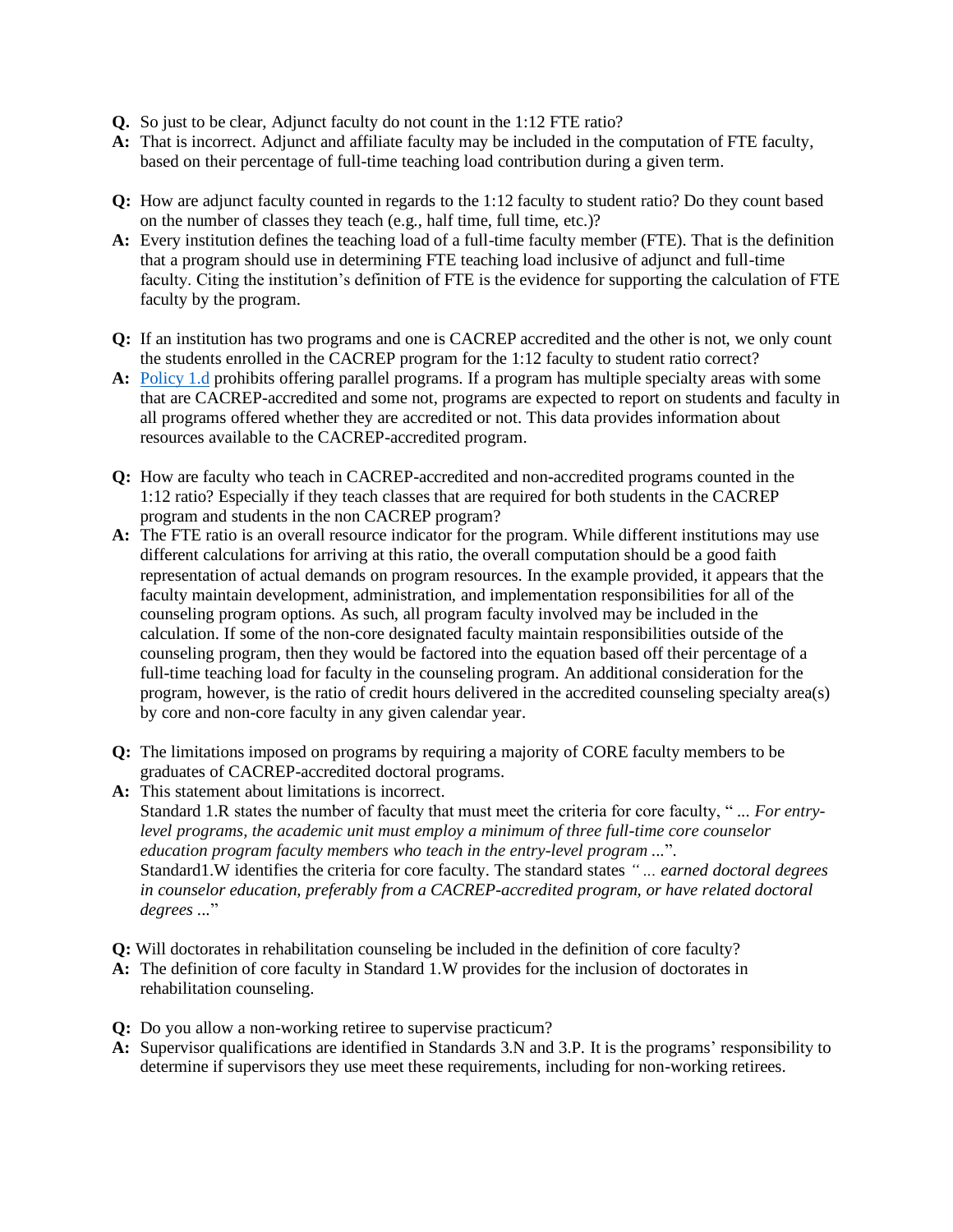- **Q.** Some universities because of their location (rural areas) could have very particular and specific issues regarding clinical experience (Practicum and Internship). Who could we contact to provide us more direct guidance to address some of these issues.
- **A.** Every accredited program has a designated CACREP staff member who is your best resource. If you do not know who your designated staff member is, please call the CACREP office (703-535-5990) to find out.

# *CACREP Policy*

- **Q.** What is the current status regarding school counseling programs move to 60 credits?
- **A:** The policy regarding the move to 60 credits is [still in place.](http://cacrepdev.wpengine.com/wp-content/uploads/2018/02/CACREP-Special-Announcement-48-to-60.pdf) Policy 2H: *Meeting New Standards*. Programs that are currently accredited under the 2001, 2009, or 2016 Standards must comply with 2016 Standard 1.J by July 1, 2023. The move to 60 credit hours applies to students entering programs after July 1, 2023.
- **Q:** What is the status of the request for CACREP to reconsider its policy requiring students to complete two separate internships for students who graduate from a program that addresses two different specialty areas?
- **A:** Policy 5c, approved in January 2014, opened the option for students to complete and graduate with two CACREP specialty areas simultaneously. The policy is unchanged. Students must complete all curricular requirements for **each** specialty and a minimum of a 600 clock hour internship for **each** specialty. Prior to this, students completing multiple specialty areas simultaneously had to choose one specialty area as the identified CACREP-accredited specialty from which they will graduate.
- **Q:** What is the status of the request for CACREP to reconsider its policy requiring students to complete two separate internships if those students' programs are dually accredited (such as in Mental Health Counseling and in Rehab)?
- **A:** If a Rehabilitation Counseling student is completing multiple specialty areas simultaneously then Policy 5c applies. The policy is unchanged. If the student is in a program that was accredited under the dual title (as per the CACREP-CORE Affiliation Agreement) and the accreditation cycle has not expired, then Policy 5c does not apply and the student may complete one internship. Through the conversion policy, this option was afforded only to rehabilitation counseling programs and not afforded to any of CACREP's other specialty areas. The joint [CACREP/CORE Policy Statement on Dual Accreditation](http://cacrepdev.wpengine.com/wp-content/uploads/2017/05/Dual-Accreditation-Policy-Document-4.29.16.pdf) clearly defines the process and expectations in implementing the conversion policy. This same document also outlines the application and review process for dually accredited programs with an October 31, 2023 accreditation expiration date. This was a contractual arrangement as part of the CACREP-CORE Affiliation Agreement.
- **Q:** Can you direct us to where there is evidence supporting CACREP's current policy requiring two internships, if a program can satisfy both sets of the accreditation standards and internship requirements for their students with one comprehensive internship that addresses both specialty areas?
- **A:** Policy 5c requires students to complete all curricular requirements for each specialty and a minimum of a 600 clock hour internship for each specialty. For ethical practice and public protection, anyone who claims expertise in a specialty area must be well-prepared. Students who choose to complete multiple specialty areas must be similarly prepared with the same level of focused supervised practice prior to graduation as those students who choose a single specialty area. One internship for multiple specialty areas has diminishing returns on students' preparedness to ethically and competently provide services in any one of the specialty areas respectively.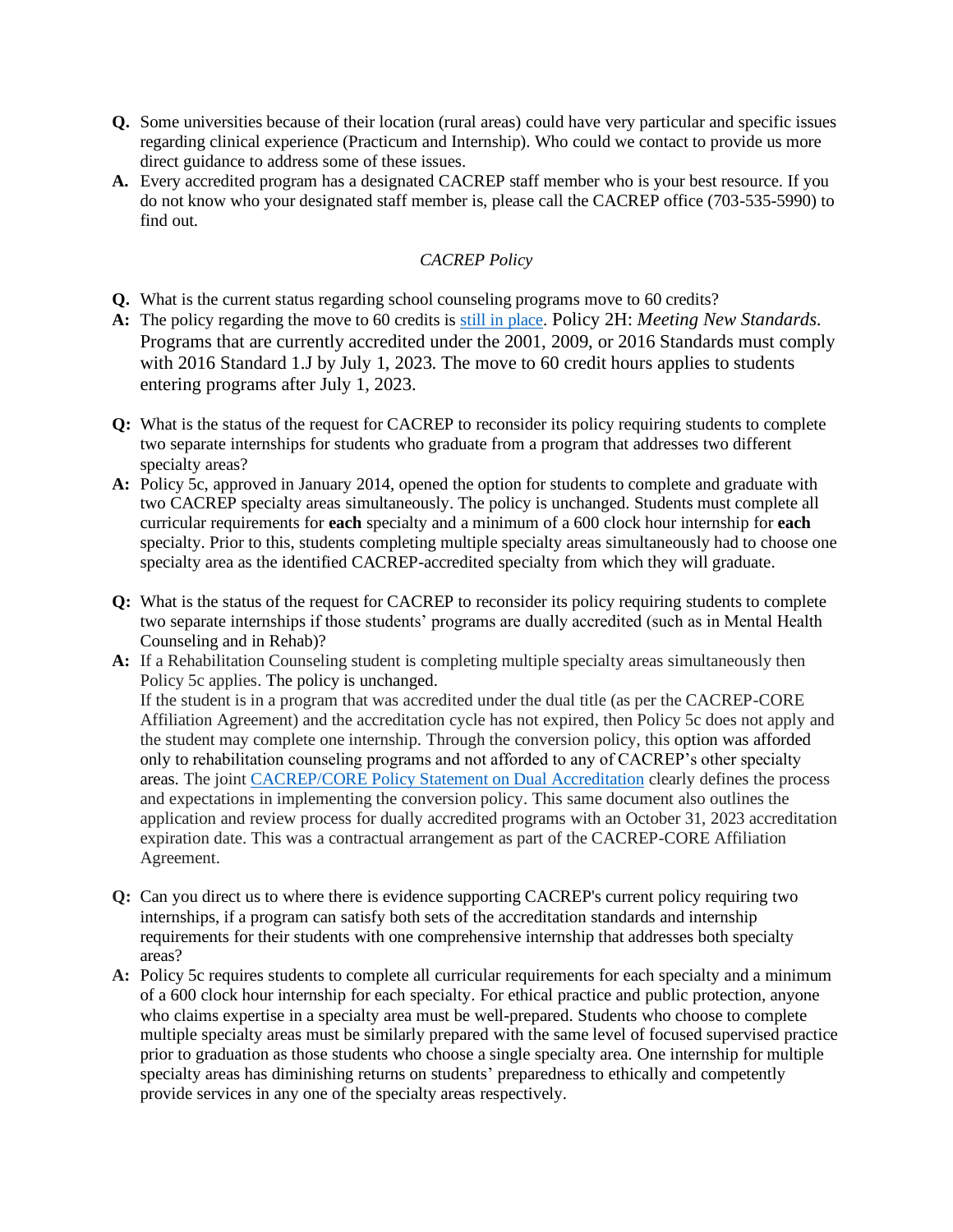- **Q:** If a student was placed in a dual diagnosis program for mental illness and substance abuse, would that be a clinical mental health counseling placement or an addictions placement for the purpose of doing two internships in different specializations?
- A: The standards do not set parameters for a clinical placement site nor restrict a site from providing clinical experiences in multiple specialty areas. Policy 5c requires students to complete all curricular requirements for each specialty and a minimum of a 600 clock hour internship for each specialty. The program will have to determine what supervised experiences (direct and indirect) at the site will count towards each specialty respectively, to meet the combined 1200 clock hour internship for two CACREP-accredited specialty areas.
- **Q:** Do we need to go back to school then if we are MRCs and wanting to get our AMCHC?
- **A:** If individuals already hold a degree and want to add on another specialty area, they have to follow the requirements of the institution they plan to attend. If individuals are seeking a specialty area credential, then they must follow the requirements of the credentialling entity. CACREP does not have input into or make the determinations about academic institutions' or credentialling entities' requirements.

## *Accreditation Review Process*

- **Q:** If you are writing a self-study in the Spring, how do you describe your program? How it was pre-COVID or how it was the previous year (2020) w/COVID?
- **A:** A self-study is a process of self-examination and analysis of an existing program and the self-study report is a documentation of how the program demonstrates compliance with the CACREP Standards. If the self-study process begins in Spring 2021 then the self-study report must reflect the status of the program at the time of the self-examination and writing of the self-study report. It would be appropriate to indicate in the self-study what instances are temporary and the timeline for resumption to normal practice or circumstance.
- **Q:** How to look like a traditional program during accreditation process when all data and evidence will be online?
- **A:** CACREP requires the submission of a self-study report in electronic form through a portal and data and evidences used as supporting documents are similarly provided in an electronic form. This requirement is the same regardless of the type or delivery method of a program.
- **Q:** Will the new accreditation management system (AMS) be used with new/applicant program accreditations as well as existing ones?
- **A:** Yes, the AMS will be used for all programs, initial- or re-accreditation, in the accreditation review process.
- **Q:** Will the accreditation management system (AMS) link with other programs like Tevera?
- **A:** No. CACREP has no current plans to integrate with any program management products.
- **Q:** What are the turnaround times looking like for initial accreditation self-study review?
- **A:** Currently accreditation review from receipt of Self-Study report to accreditation decision is approximately 18-24 months.
- **Q:** How long will virtual site visits last?
- **A:** The duration of a virtual site visit is the same as an in-person site visit. Detailed information about a virtual site visit can be found in the [Supplement to Manual 4.](https://www.cacrep.org/wp-content/uploads/2020/05/VSV_Supplement_to_MM4.pdf)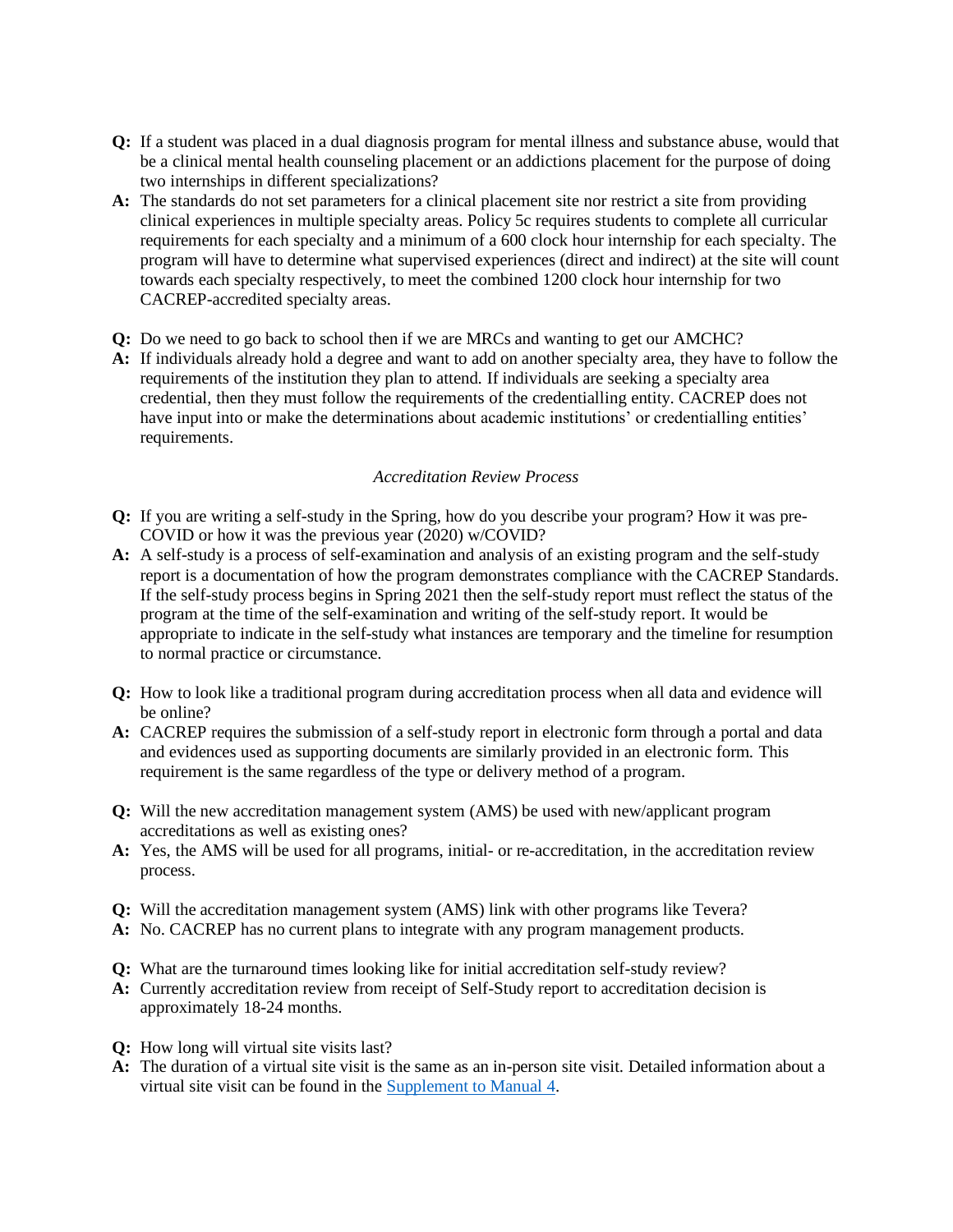- **Q:** For those programs that have been approved for a site visit and the scheduling of it delayed due to the backlog of spring 2020 site visits, is there any consideration for extending the 18-month grandparenting period of program graduates who can be included as a CACREP graduate?
- **A:** At its January 2021, the CACREP Board approved up to a 12-month extension to the retroactive period, as defined in Policy 5A, for new applicant programs whose accreditation decisions were delayed due to COVID-19.
- **Q:** Virtual Site visit (through what month/year); when will it go back to onsite?
- **A:** There is no definitive plan at present. Conducting in-person visits will be dependent on CDC travel advisory, an institution's ability and willingness to host an in-person site visit, and the availability and willingness of team members to travel. Safety will be the highest priority is making the decision to return to in-person site visits.
- **Q:** Programs that are scheduled for CACREP reaffirmation for next year. Will this be done in person or virtually? If virtually are there any specific guidelines?
- **A:** All site visits will occur virtually until it is safe to conduct in-person site visits. Detailed information about a virtual site visit can be found in the [Supplement to Manual 4.](https://www.cacrep.org/wp-content/uploads/2020/05/VSV_Supplement_to_MM4.pdf)
- **Q:** Filled out vital statistics survey today and had problems knowing how to answer the number of applicants to program.
- **A:** For any question related to vital statistics, please call the CACREP office (703-535-5990) and speak with either Heidi Campbell or Jenny Gunderman.
- **Q:** Is there any discussion around allowing a one year extension for Rehabilitation and Mental Health Dually accredited programs so that they can go up under the 2023 standards rather than the 2016 standards. As it stands, all dually accredited programs under the conversion opportunity are up for renewal in 2023 and therefore will not be able to go up under the standards that are currently being developed.
- **A:** There is no discussion about granting a one year extension to dually titled Clinical Rehabilitation and Clinical Mental Health Counseling programs. There is a committee currently engaged in the standards revision process and due to the pandemic have been approved to [extend their timeline.](https://www.cacrep.org/wp-content/uploads/2020/07/Summer-2020-Update.pdf) The current accreditation review from receipt of Self-Study report to accreditation decision is approximately 18 months.
- **Q:** 48 credit rehab counseling programs are sunsetting with the CACREP 2023?
- **A:** CACREP Policy 2H: *Meeting New Standards*. Programs that are currently accredited under the 2001, 2009, or 2016 Standards must comply with 2016 Standard 1.J by July 1, 2023. The move to 60 credit hours applies to students entering programs after July 1, 2023. Effective as of the date of the CACREP-CORE merger on July 1, 2017:
	- CORE-accredited Rehabilitation Counseling programs (at 48 credits) were adopted as CACREP-
	- accredited programs. All CACREP accredited programs mus[t adhere](http://cacrepdev.wpengine.com/wp-content/uploads/2018/02/CACREP-Special-Announcement-48-to-60.pdf) to this policy.
	- CORE Standards as adopted by the CORE Board at its May 25-27, 2017 meeting were approved for inclusion as the 8th entry-level specialty area in Section 5 of the 2016 CACREP Standards and to be titled Rehabilitation Counseling.
	- Rehabilitation Counseling programs were granted a period of 5 years to meet the new 60 hour degree requirement as recommended by CORE. This means any student entering a CACREPaccredited Rehabilitation Counseling program after July 2022 must be required to complete 60 semester hours degree program.

All actions by the CACREP Board relative to the merger were communicated by CORE in July 2017 in an email to the liaisons of Rehabilitation Counseling programs.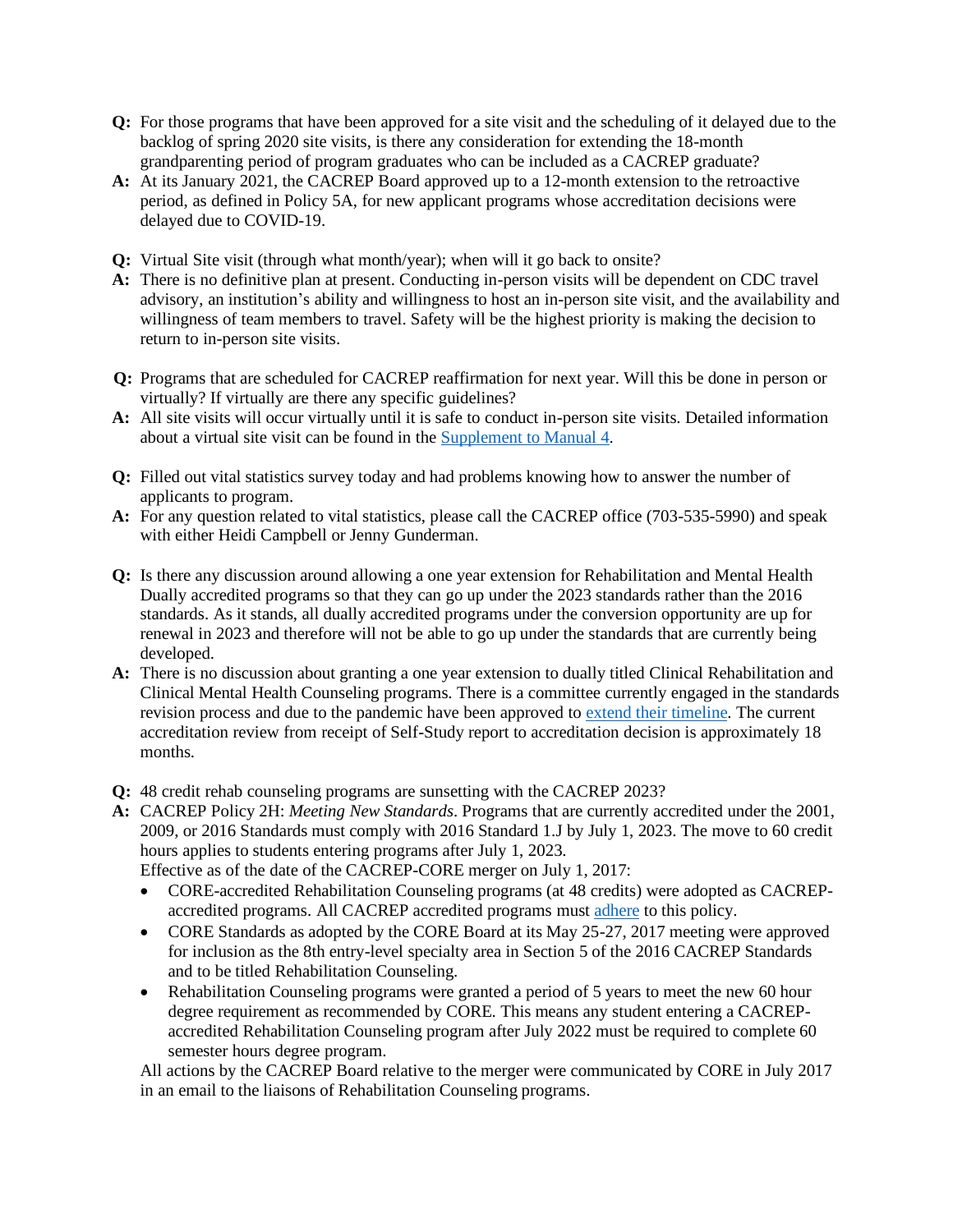- **Q:** Is the Board/SRC considering allowing 48 credit rehabilitation counseling programs to convert to 60 credits with specializations in areas such as transition services, veterans issues, TBI, SUD, Autism?
- **A:** CACREP accredits Master's programs only in the following counseling specialty areas: Addiction; Career; Clinical Mental Health; Clinical Rehabilitation; College Counseling and Student Affairs; Marriage, Couple, and Family; Rehabilitation; and School Counseling. A Rehabilitation Counseling program may choose specific areas of focus within the specialty area.

## *Standards Revision*

- **Q:** For 2023 SRC what would be areas that are expected to be addressed for revision? Also, is the definition of "core faculty" on the table for discussion for the 2023 Standards Revision.
- **A:** The Standards revision process is conducted autonomously by a committee elected by the CACREP Board and are given a charge by the Board. The Standards Revision Committee provides regular updates of the work on their [webpage](https://www.cacrep.org/SRC-2023/) and will release multiple drafts of the revised Standards for public comment.
- **Q:** Areas to be addressed for revisions on the 2023 Standards revision?
- **A:** The charge given by the CACREP Board to the standards revision committee is on their [webpage.](https://www.cacrep.org/SRC-2023/)
- **Q:** What is the context of the SRC process? Retain 2 different accreditations related to Rehab Counseling (the Clinical Rehab Counseling & the Rehab Counseling specialty with empiricallysupported standards developed by CORE?) If the 2 will remain, what is the rationale for that? If only 1 will prevail, what is the process that will be used to make that determination?
- **A:** This a question for the SRC. In October and November 2020, the SRC hosted open forums for conversation and plan to host similar sessions during the three-year process. The SRC will also release draft Standards for public comment multiple times during this process.

#### *General*

- **Q:** What are some strategies/Policies the board is considering for accredited programs that are faced with student-faculty ratio issues due to increased enrollment? In particular, for programs housed in state universities where funding has been significantly cut and prevent the program(s) from hiring core faculty.
- **A:** The role of the CACREP Board is to uphold quality assurance through review of programs' compliance with the Standards during the accreditation review process and monitoring process during the accreditation cycle. While the CACREP Standards have not changed, the Board has provided [temporary reprieve](https://www.cacrep.org/news/cacrep-statement-on-covid-19/) for maintaining accreditation. The Board has mandated every accredited program to submit a Special Report on the current status of the program which will become part of the program's permanent record. Data from this report will also allow the Board to determine how best to further guide and support programs.
- **Q:** The reality is higher education may be impacted by Covid in the area of enrollments. How is CACREP viewing long-term sustainability in the strategic planning efforts?
- **A:** CACREP is monitoring the response of higher education to the challenges it is facing as a result of the pandemic. Institutions and programs are engaged in planning for their respective sustainability as it is their prerogative. CACREP's current strategic priorities are focused on accreditation processes and governance.
- **Q:** This is in regard to one of the other questions. If you took the classes necessary in your VR i.e. Assessments/DSM5 and other classes necessary for mental health is that okay to go forward in getting an NCE or MCH MCACH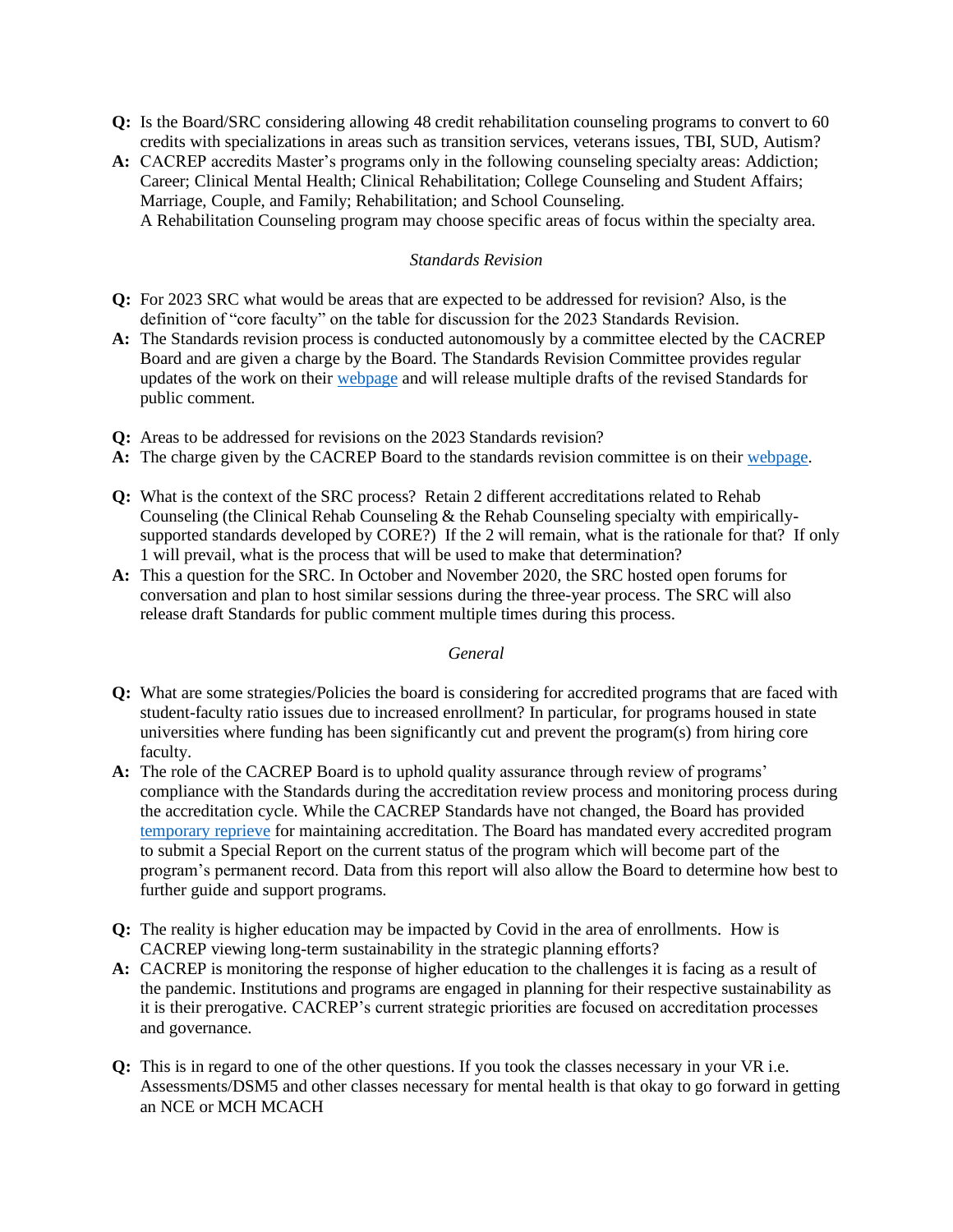- **A:** Eligibility for sitting for an exam or applying for a specific credential needs to be addressed with the examining or credentialling agency. CACREP does not make these determinations.
- **Q:** In rehabilitation counseling, students who graduated from a CORE accredited program, prior to the merger of CORE into CACREP do not have a CACREP accredited degree, which has ramifications on licensure for them. Is there any path for these students to take some additional graduate work to meet state specific licensure CACREP standards, short of taking on another complete master's degree in a CACREP accredited program?
- **A:** Questions about licensure requirements need to be directed to the respective state licensing board as they are the only ones who can provide guidance on how best to meet the academic requirements and the available pathways for licensure.
- **Q:** If a student is in school counseling program and want to be an LPCC would they need to be in a separate mental health counseling practicum and internship site.
- **A:** Questions about licensure need to be directed to the respective state licensing board as they are the only ones who can provide guidance on practicum and internship requirements for licensure.
- **Q:** What would be the best way for us to give you feedback or suggestions? What platform do you prefer?
- **A:** You can communicate with CACREP by speaking directly with your designated staff person or by calling the office at 703-535-5990 or sending us an email at [cacrep@cacrep.org.](mailto:cacrep@cacrep.org)

# **Feedback from Participants:**

- Sites are closing doors to "outsiders" schools and agencies.
- the barrier being school districts restricting direct hours for interns due to virtual school settings. We really need some support and ideas on helping them during this time.
- We are finding that students are more likely to be short of hours than over, with only one instance of a student that had extra hours from practicum to that they could carry into internship. The option to reimagine 'direct hours' is helpful.
- Could you address the concerns with district restrictions for school counselors?
- Difficulty hiring faculty in light of university financial constraints.
- Grandfathering provision [for CORE faculty] does not take care of the problem of finding the most qualified faculty members (with necessary specialty expertise) into the future. Many of the most respected textbooks authors in our field would not satisfy this educational requirement or core faculty. People are retiring and there aren't enough graduates to replace them.
- Hiring faculty in light of university financial constraints
- It's been nice to use the standards to leverage with institutions when the uniqueness and higher faculty load of clinical programs are questions. If the pandemic continues it would be nice to have continued support with the additional workload of faculty during this time.
- COVID- students getting enough contact hours and internship taking longer
- The CACREP ratio standards have also helped programs to ensure their university administrations understand how important it is to have sufficient amount of full-time faculty. This is an issue many programs are still in a battle. Many programs are understaffed and overworked.
- For example, Michigan only requires 30 hours to be licensed as a school counselor. As a CACREP program, we require many more hours to meet CACREP requirements. But other allied fields require a lot less. There is no need to respond just an FYI.
- One particular challenge is related to school counselor practicum/internships, the barrier being school districts restricting direct hours for interns due to virtual school settings. We really need some support and ideas on helping them during this time.